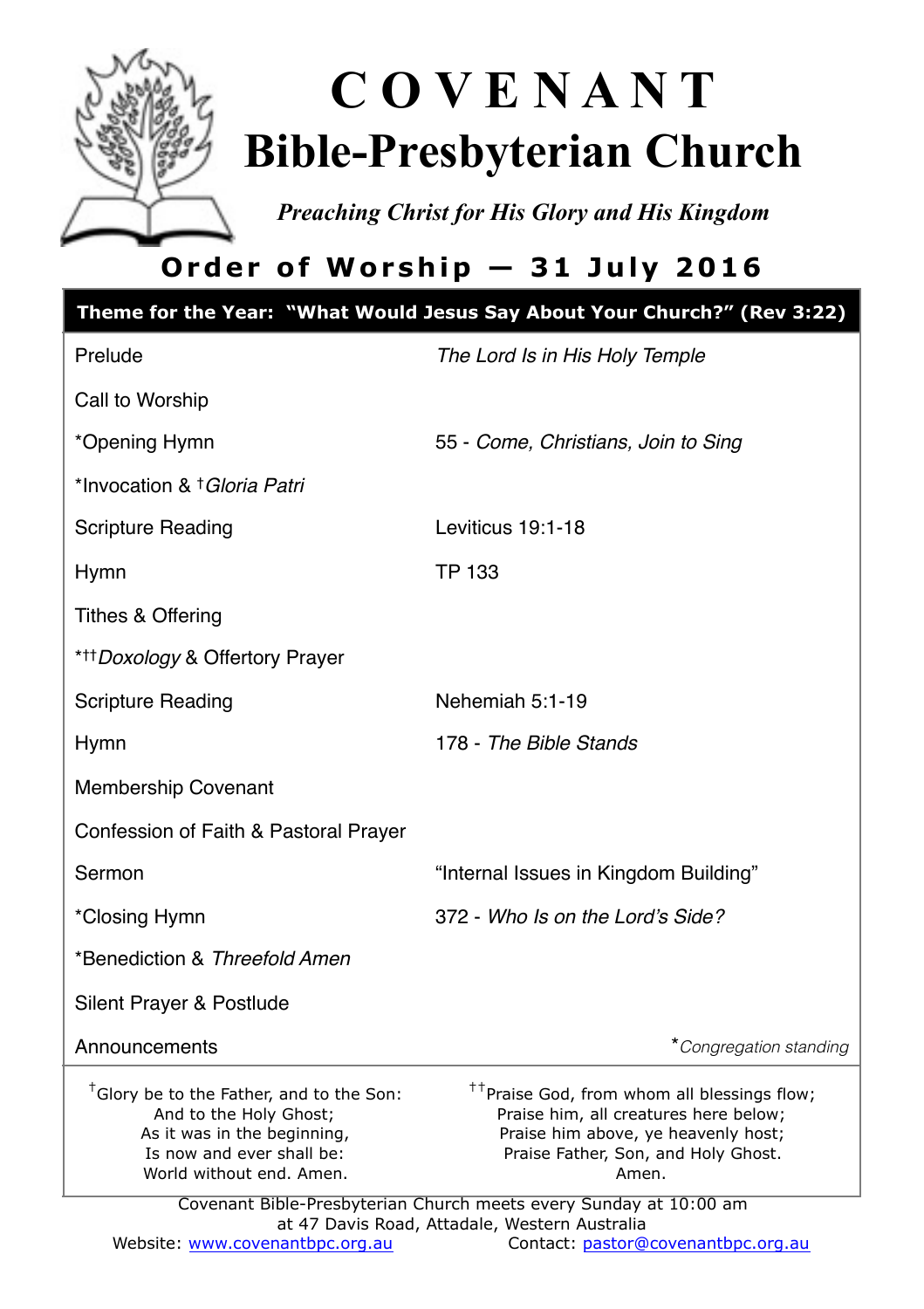#### *Jesus, the Master Example and Teacher*

Jesus was the master example. He was compassionate, fiercely reactive toward sin, but meekly laying down his life for his detractors.

The Christian is told to be followers imitators - of Christ.

But Jesus was not only the master example. He was the master teacher. But he taught his disciples and by the working of his Spirit in them, they became like him.

It was not merely through his example that the disciples became like him, but by his teaching.

In fact, the disciples were described by their enemies as those who had "turned the world upside down" (Acts 17:6).

#### *A Ragamuffin Band of Disciples*

But these disciples who turned the world upside down, did not begin so well.

They were a ragamuffin band of people. They were weak-kneed, inconsistent, and unsteady disciples.

#### Rough and Uneducated Fishermen

At least four of them were rough and uneducated fishermen - Peter, Andrew, James and John.

They spoke with pronounced Galilean accents (Mark 14:70) . They were considered country bumpkins.

They were unlearned men. When Peter and John preached at Pentecost, the people in Jerusalem could tell that they were uneducated men (Acts 4:13).

Men of this profession were a little rough around the edges. Fist-fights and brawls were common with them.

We see this in the example of Peter. He was hot around the collar. When Jesus was taken by the soldiers at the Garden of Gethsemane, Peter picked up a sword and cut off the ear of the High Priest's servant.

Jesus called James and John the Sons of Thunder. When the Samaritans refused to receive Jesus and the disciples, the brothers asked Jesus if they should command fire to come down from heaven to burn up the Samaritans.

They were rough people.

#### Traitorous Tax Collector

One was a hated tax collector - Matthew. They were hated because they were considered traitors.

Since they helped the Roman occupying forces to oppress the people by collecting taxes, they were despised.

The tax collector that Jesus spoke about stood afar of from the temple. He knew he was despised. He didn't even dare to raise his eyes toward heaven. And he beat his chest and sought forgiveness.

When Jesus ate with tax collectors, the Pharisees accused him of eating with sinners.

Matthew was a traitorous tax collector.

#### Political Revolutionary

One was a political revolutionary. He was a rebel - Simon the Zealot.

The zealots were the defenders of the Law and the national life of the Jewish people. They were a political party.

They relentlessly tried to oust the Romans. Josephus recorded they were reckless persons, zealous for good but reckless in the worst kind of actions.

Members of this group carried around daggers under their cloaks. They would hurt those who provoked anti-Jewish sentiments.

Essentially, they were the IRA, PLO, or the Hamas of the day. They were terrorists.

The Zealots held their ground even after the destruction of Jerusalem. At Masada, they committed suicide rather than surrender!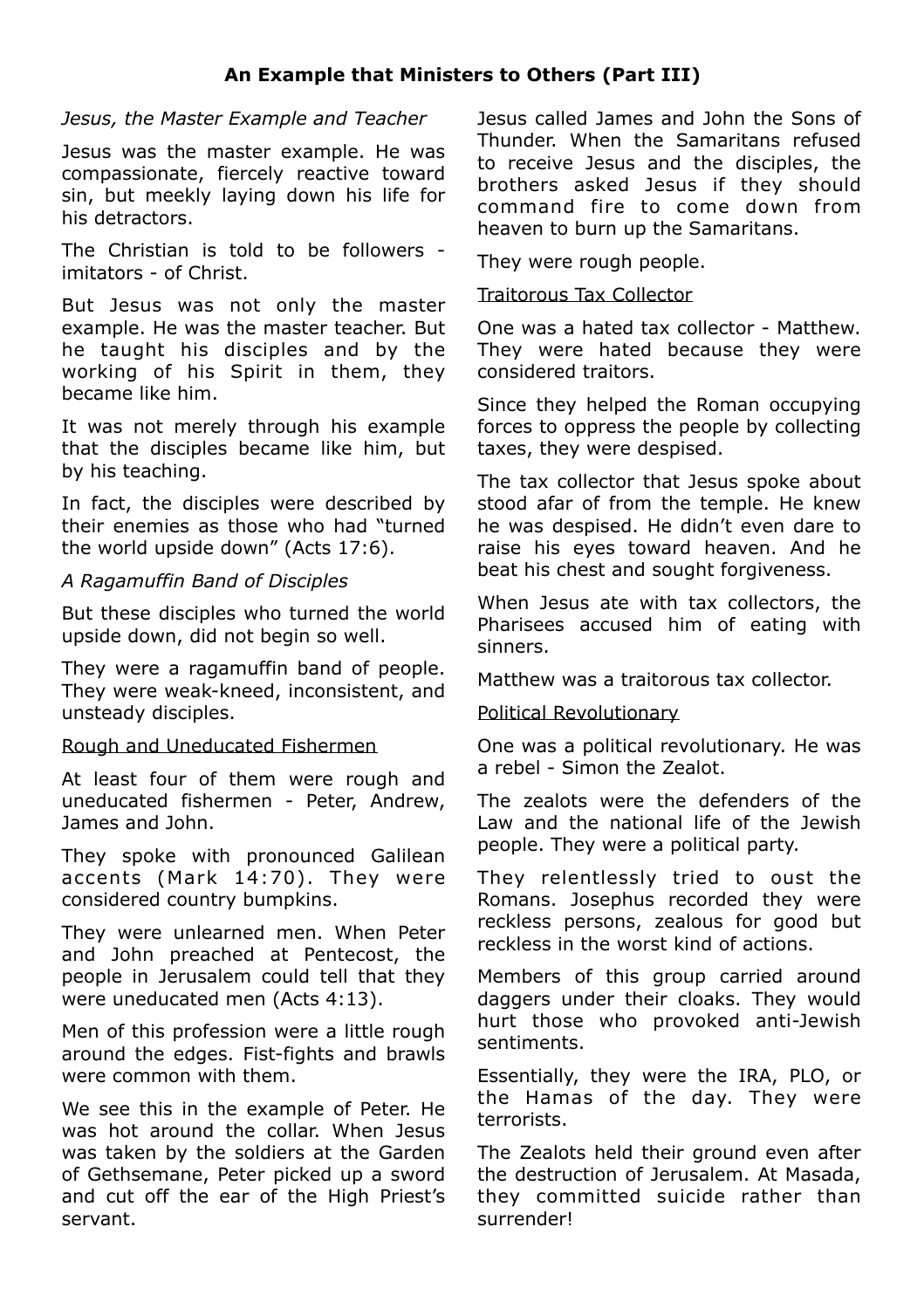Simon the Zealot was of that group with the same temperament.

#### *Jesus Taught Them*

With these various elements among them, it is no surprise they hardly ever got along. The disciples always argued particularly about whose influence was to be the greatest.

But Jesus was there to teach them by example and by principle. He taught them the principle of greatness through servanthood. He taught them the principles of the gospel over against their flesh.

When James and John wanted to call down fire upon the Samaritans, Jesus rebuked their wrong spirit because the Jesus came not to destroy but to save lives (Luke 9:55-56).

When Peter cut off the ear of the High Priest's servant, Jesus told him to put away the sword, and healed the ear.

Matthew the Publican and Simon the Zealot were probably polar opposites. One made money for the evil administration; one opposed the corrupt evil administration.

Yet Jesus dined with publicans and taught his disciples that his kingdom was not of this world.

#### *What Happened to These Disciples?*

It was very evident to those hearing John and Peter preach and seeing their boldness, that these were men that had been with Jesus (Acts 4:13).

The example and teaching of Jesus permeated their hearts.

James and Peter died at the hands of the enemies they reached out to. James was the first martyr. Peter was cruelly crucified upside down.

Matthew used his education to advance the kingdom by being the first to write down the teachings of Jesus.

Simon the Zealot was said to have given his life for the gospel, being sawn in half.

Hot, young John became the apostle of love. From thunder to love.

These disciples didn't start very well. They weren't expected to. However, with Jesus the master teacher and exemplar, they too became master teachers and examples.

All of us have our rough edges and zeal, but these are the things that the Lord tempers in us. He makes us smoother in our character, but more zealous for his kingdom, and as teachers and examples to others. *~ Pastor*

## $0.0.0.0.0$

#### **Westminster Larger Catechism**

Q. 86. What is the communion in glory with Christ, which the members of the invisible Church enjoy immediately after death?

A. The communion in glory with Christ, which the members of the invisible Church enjoy immediately after death, is, in that their souls are then made perfect in holiness, and received into the highest heavens, where they behold the face of God in light and glory; waiting for the full redemption of their bodies, which even in death continue united to Christ, and rest in their graves as in their beds, till at the return of Christ they are again united to their souls and live and reign with him upon the earth a thousand years. Whereas the souls of the wicked are at their death cast into hell, where they remain in torments and utter darkness, and their bodies kept in their graves, as in their prisons, until the resurrection and judgment of ungodly men, after the millennial reign of Christ.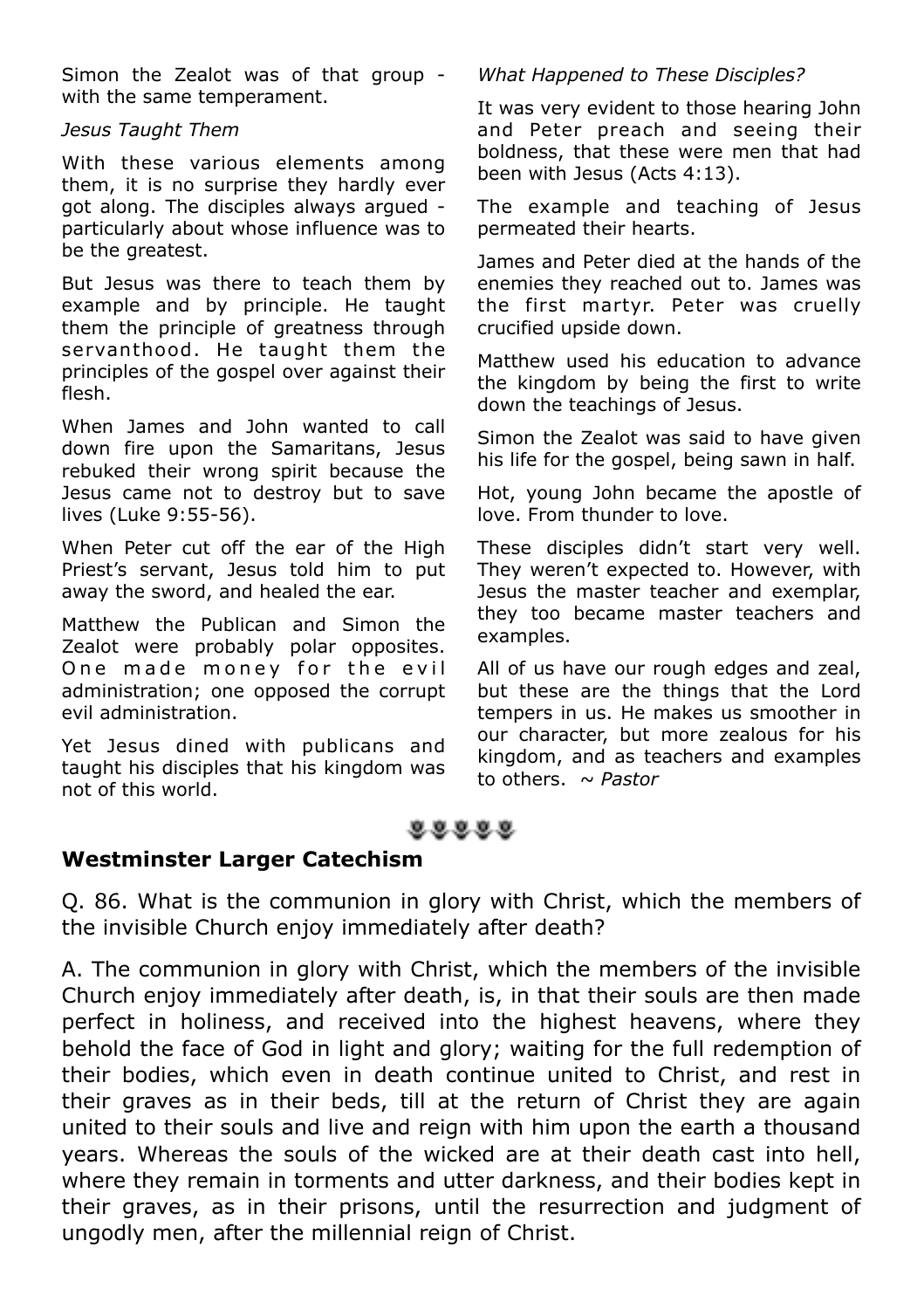# **Worship Service Roster**

| Service                  | This Week (31.7.16)              | Next Week (7.8.16)          |
|--------------------------|----------------------------------|-----------------------------|
| Speaker                  | Mark Chen                        | Mark Chen                   |
| Worship Leader           | Ken Chong                        | Mark Chen                   |
| Pianist                  | Nancy Lim                        | Jabez Huang                 |
| Welcomers                | Josephine Austin & Cheryl Nannup | John & Adeline Ng           |
| <b>Offering Stewards</b> | Ken Hong*, Ian Read*             | Vincent Chiu*, Terence Lee* |
|                          | John E Tan, Rex Sriharan         | Micah Chiang, Jacob Woo     |
| Usher                    | Joyce Ng, Eva Chiu               | Merilyn Woo, August Ng      |
| <b>Kitchen Duties</b>    | Carmel Sriharan*, Lisa Lim       | Mary Loh*, Hui Min Chen,    |
|                          | Sarah Siew                       | Nancy Lim, Jesslyn Leow     |
| <b>Prayer Meeting</b>    | 5 August 2016                    | 12 August 2016              |
| Facilitator              | Mark Chen                        | Mark Chen                   |
| Pianist                  | Jerome Na                        | Nancy Lim                   |

#### **Announcements**

- 1. A warm welcome to all worshipers. May God richly bless you. Please stay behind after the service for fellowship and tea.
- 2. We will be celebrating Lord's Supper next Lord's Day. Please bring a dish to share at the fellowship lunch.
- 3. Next week's message: "The People of Kingdom Building" (Nehemiah 3:1-32).
- 4. Next week's Junior Worship message "Eaten Up By Little Things" (Esther 5.6-6.12). Speaker - Evelyn Lee.
- 5. We have collected sufficient funds (\$1,500) for Mukti Missions to buy a cow. Thank you for your gifts. The cow will be named "Cowenant."
- 6. Volunteers needed to collect bread on Saturday afternoons. Contact Ken Chong.
- 7. Ministry reports for AGM 2016 are to be completed and submitted to the clerk of session by today. Nominations for office bearers are also to be submitted by today.
- 8. Covenant Bible Institute will start a 12 part video course this Friday on the "Farewell Discourses of Jesus (John 13-17)" by Dr Sinclair Ferguson. Please register with Pastor to have access to the online lectures and notes.

| <b>Appointments for the Week</b>                                                                                                                                                                                                                                                                                                               | Last Lord's Day Tithes & Offering, &                                                                           |  |  |
|------------------------------------------------------------------------------------------------------------------------------------------------------------------------------------------------------------------------------------------------------------------------------------------------------------------------------------------------|----------------------------------------------------------------------------------------------------------------|--|--|
| WED 10:00 am Craft Group                                                                                                                                                                                                                                                                                                                       | <b>Attendance</b>                                                                                              |  |  |
| <b>CBI &amp; Prayer Meeting</b><br>$7:45$ pm<br>FRI                                                                                                                                                                                                                                                                                            | General Fund - \$2,736.10 (#592 - \$17.20).                                                                    |  |  |
| $4:30$ pm<br>JF & TF<br>SAT                                                                                                                                                                                                                                                                                                                    | Missions Fund - \$600.00 (#590 - \$200.00,                                                                     |  |  |
| Sunday School<br>$9:00$ am<br><b>SUN</b>                                                                                                                                                                                                                                                                                                       | #591 - \$100.00). Total Tithes & Offering -<br>\$3,336.10. Attendance - 155.                                   |  |  |
| 10:00 am Worship Service                                                                                                                                                                                                                                                                                                                       |                                                                                                                |  |  |
| <b>Building Fund to Date</b>                                                                                                                                                                                                                                                                                                                   |                                                                                                                |  |  |
| Available Building Fund<br>\$67,485.39                                                                                                                                                                                                                                                                                                         | <b>Building Fund Account:</b>                                                                                  |  |  |
| <b>Outstanding Pledges</b><br>\$4,175.00<br>$\mathbf{I}$ . The set of $\mathbf{I}$ and $\mathbf{I}$ and $\mathbf{I}$ and $\mathbf{I}$ and $\mathbf{I}$ and $\mathbf{I}$ and $\mathbf{I}$ and $\mathbf{I}$ and $\mathbf{I}$ and $\mathbf{I}$ and $\mathbf{I}$ and $\mathbf{I}$ and $\mathbf{I}$ and $\mathbf{I}$ and $\mathbf{I}$ and $\mathbf$ | A considered to the state of the state of the state of the state of the state of the state of the state of the |  |  |
| $\lambda$ $\sim$ $\sim$                                                                                                                                                                                                                                                                                                                        |                                                                                                                |  |  |

Last Week's Collection \$0.00 Covenant Bible-Presbyterian Church Total \$71,660.39 (Westpac Bank, Applecross) *Outstanding Loan - \$416,000.00* BSB: 036-031 Acct: 316969 *Amount Still Needed \$344,339.61* SWIFT: WPACAU2S

Elders: *Mark Chen (Pastor)* 6114 4242, 0415 932 373. *Jimmy Orchard* 0413 274 407. Deacons: *Ken Chong* 0402 553 313. *LH Chua* 0435 601 373. *Terence Lee* 0418 845 617. *Johnson Lim* 0402 145 682. *Jacob Woo* 0421 212 206.